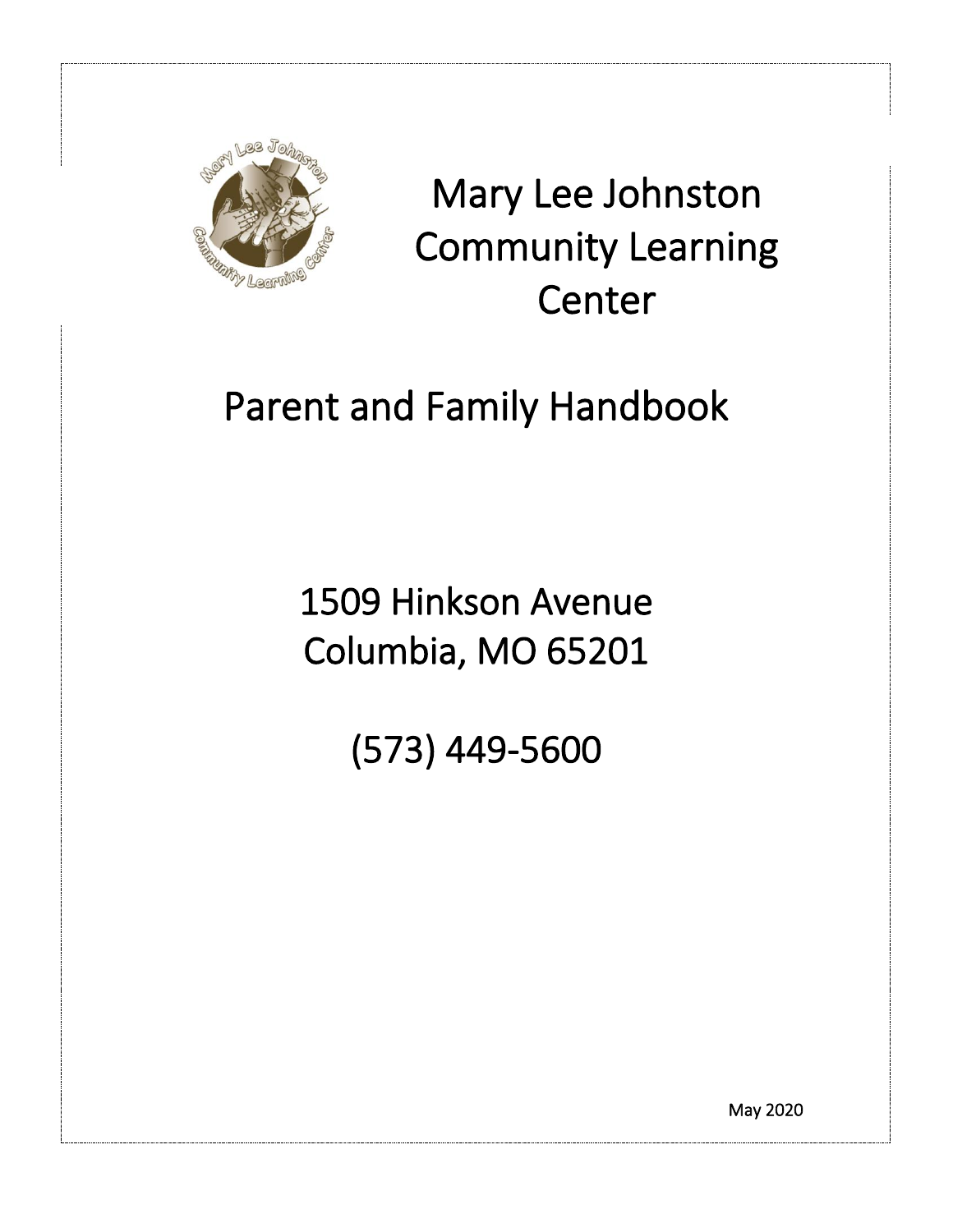# TABLE OF CONTENTS

|                                  | Pg.            |                                       | Pg. |
|----------------------------------|----------------|---------------------------------------|-----|
| Program Mission & Philosophy     | $\overline{2}$ | Allergies                             | 13  |
| Goals and Objectives             | 3              | Clothing                              | 13  |
| History of MLJCLC                | 4              | Toys                                  | 13  |
| Hours of Operation               | 5              | <b>Rest Time</b>                      | 14  |
| Holidays and Days Not In-Session | 5              | Meals                                 | 14  |
| Enrollment/Orientation           | 5              | Health                                | 14  |
| Sign In/Out                      | 7              | Safety Procedures                     | 16  |
| Tuition/Fees                     | 7              | Guidance and Discipline               | 16  |
| Parent Involvement               | 8              | Child Abuse and Neglect<br>Procedures | 18  |
| General Information              | 9              | Inclement Weather and<br>Emergencies  | 18  |
| Curriculum                       | 10             | Re-Enrollment                         | 19  |
| Programs:                        | 11             | Observations                          | 19  |
| Attendance                       | 11             | Volunteers                            | 19  |
| Transitioning to a New Classroom | 12             | Grievance Procedure                   | 19  |
| <b>Outside Activities</b>        | 12             | Withdrawing Enrollment                | 19  |
| <b>Field Trips</b>               | 12             | Copy of Licensing                     | 19  |

Thank you for your interest in our program! We are proud to have been providing quality care and education to the children of Columbia and Boone County since 1934.

As you read this handbook, please let us know if you have any questions. We value open communication, and we encourage you to ask questions about how your child is doing. Feel free to talk with your child's teachers and the administrative staff. Your comments are important to us.

# PROGRAM MISSION AND PHILOSOPHY

Mission:

MLJCLC is committed to providing high-quality, affordable care and educational programs based on the needs of the community.

Philosophy:

MLJCLC believes all children learn best in a play-based atmosphere. Social and self-help skills are emphasized in a supportive, nurturing environment where children are safe, happy, and actively involved in developmentally appropriate learning experiences.

Vision:

Our vision is to provide a safe, encouraging, and inclusive educational experience promoting social, physical and cognitive development. We educate children to academic and social skill levels that prepares them for immediate success as they enter grade school. We provide a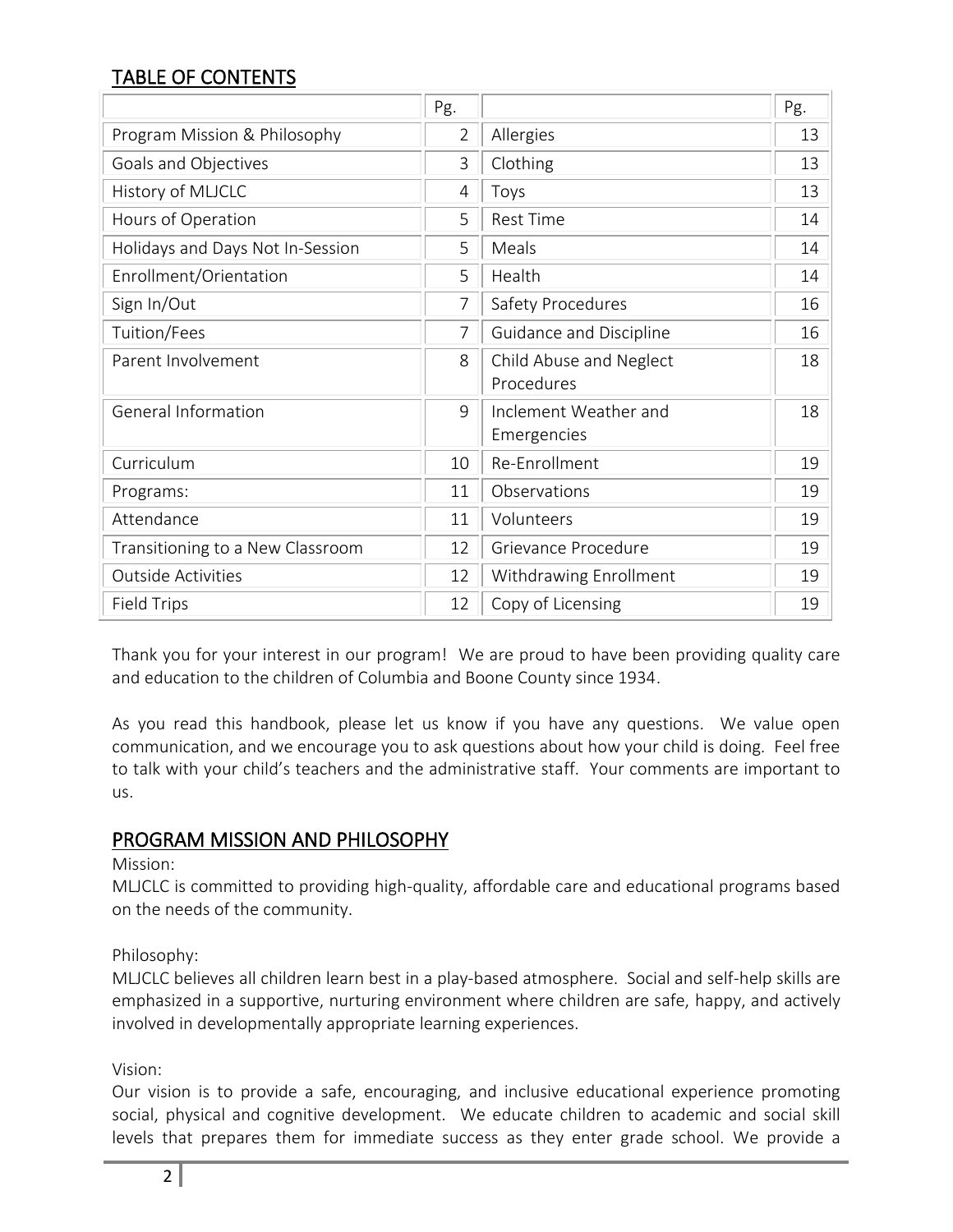foundation to live a life of honesty, integrity, respect for others, positive self-esteem and to contribute to the good of society. We are a resource to parents to allow our families to reach their full potential in the community.

No person shall be denied enrollment based on race, gender, sexual orientation, religion, national origin, or disability. The agency is actively committed to the notion of equality of opportunity for all persons and shall actively seek to enroll qualified children regardless of race, ethnicity, gender, sexual orientation, religion, national origin, or disability.

## *This policy statement supersedes and rescinds all previous policy and practice statements and becomes the official policy statement of the agency.*

# GOALS AND OBJECTIVES

MLJCLC strives to help parents recognize the importance of their role in their child's development. By fostering the relationship between home, school, and community our program offers comprehensive childcare services.

MLJCLC has as its primary purpose the care, development, and enhancement of the lives of the children entrusted to the care of the staff. This requires that, as a minimum standard of performance, personnel employed by the agency are capable and willing to perform the following basic functions:

- **SAFETY:** Staff must provide a protective environment for children. This includes knowing where the children are always when they are attending the center: never leaving children unattended: ensuring that parents or guardians bring children into the centers in the morning and pick children up from the centers in the evening or authorize appropriate other persons to be responsible for a child's arrival and departure. Safety is an essential element of quality childcare. Attentive staff creates safe indoor and outdoor play environments.
- LEARNING: Staff must provide an atmosphere and environment that will enhance and enrich each child's social, emotional, cognitive and physical learning experiences according to the High Scope Approach to Early Childhood Curriculum through the center's programs and activities.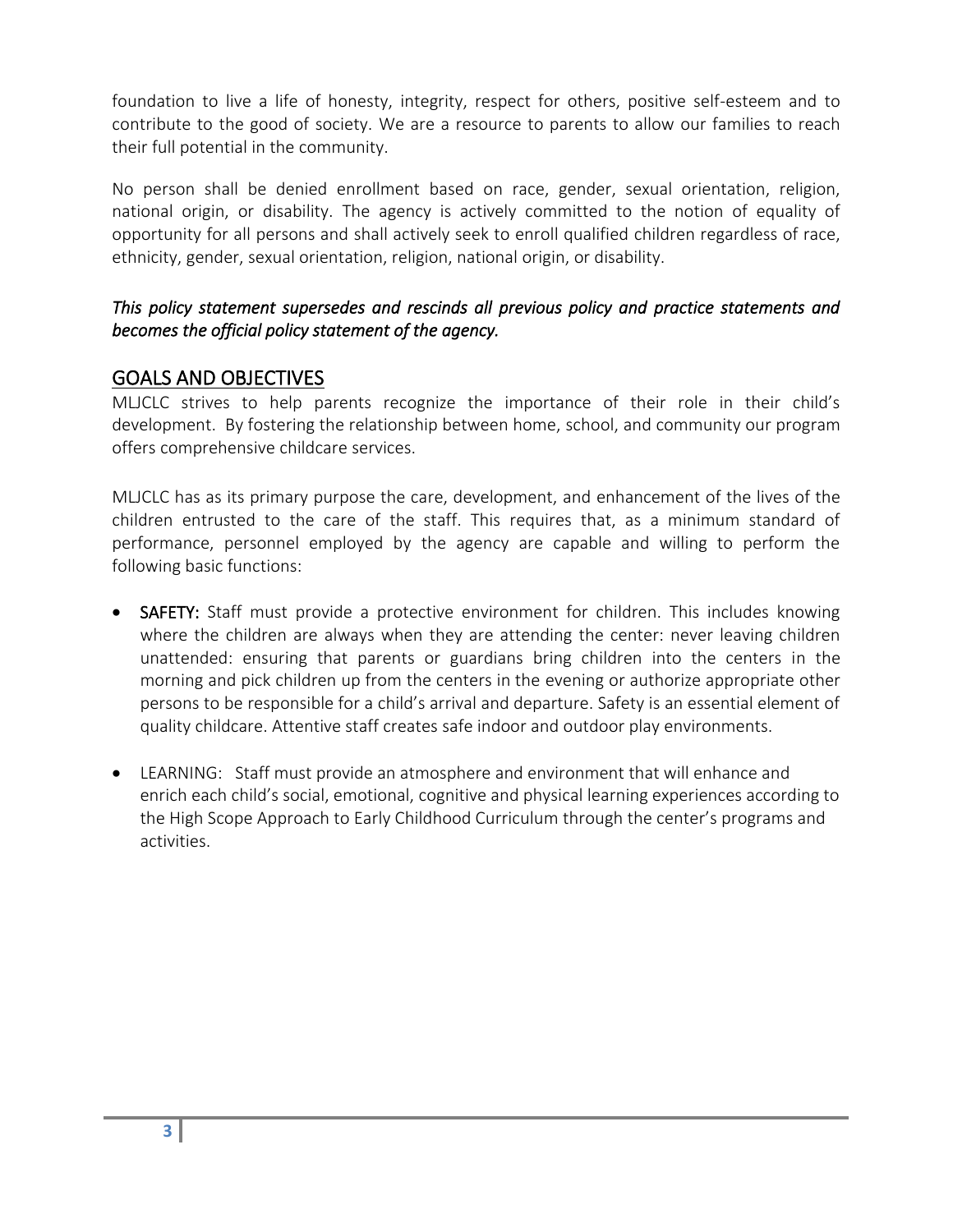# HISTORY OF MARY LEE JOHNSTON COMMUNITY LEARNING CENTER



MLJCLC, formerly known as Community Nursery Schools, Inc. has provided high quality care and education programs for children since 1934. Ripley Children's Center was the original facility providing child-care for children placed in protective custody, children of single parent homes, children of students and faculty at the university, and eventually for mothers that went to work when their spouses went to war. In 1945, Stephens College was engaged to staff a director for the program in exchange for practicum experience for students. In 1952, The Social Service Society, which later became the United Way, chose incorporation for the schools to establish a separate agency. Today, the Heart of Missouri United Way, Boone County Community Services, the State of Missouri, and the US Department of Agriculture all contribute to the financial support of our programs. Local service organizations and individuals also contribute to meet the center's needs. Tuition fees supply more than half of our budget.

In 1968, the Hinkson Children's Center was opened in response to long waiting lists for childcare. This was done with major assistance from MFA, Shelter Insurance, and the Cosmos Breakfast Club. A north wing was added to the building in 1978 with a gift from the Boone County Community Trust and the City of Columbia. The support of these same contributors enabled Community Nursery Schools to open a third center in 1987, the Hinkson Infant/Toddler Center.

After many improvements to the facilities Community Nursery Schools adopted the new name: Mary Lee Johnston Community Learning Center (MLJCLC) in the fall of 2008 in honor of the dedication of Mary Lee Johnston, a former Executive Director who served in that capacity for forty years.

Today, MLJCLC continues to offer professional care and educational programs for children and their parents. We are committed to offering programs that ALL families can afford and enjoy the reputation of offering one of the most diverse programs in Columbia. Our program is licensed by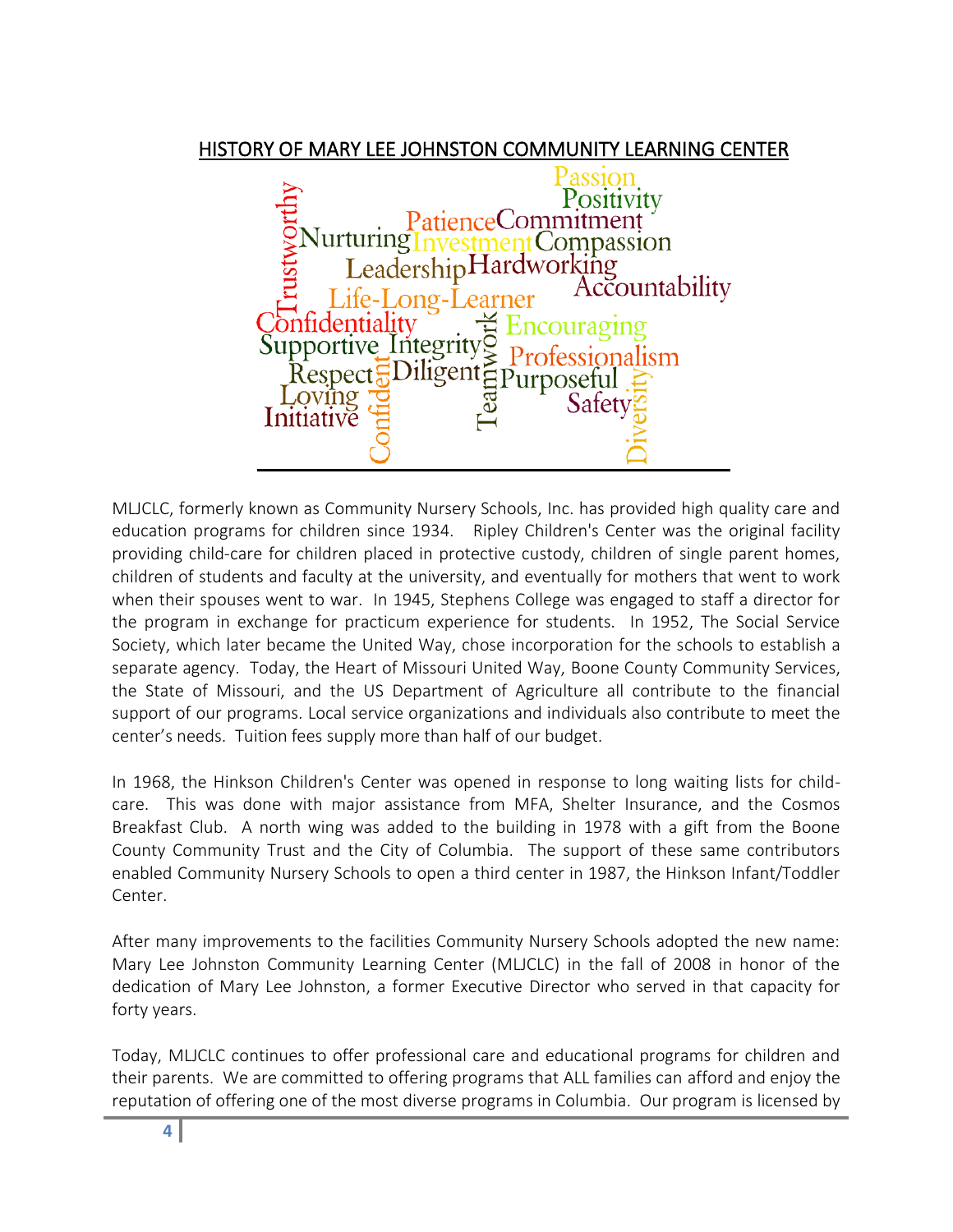the Missouri Department of Health and Senior Services Section for Child Care Regulation and accredited by the Missouri Accreditation for Children and Youth Programs. A copy of "Licensing Rules for Group Child-Care Homes and Child-Care Centers" is available upon request.

## HOURS OF OPERATION

Our hours of operation are 7:00 a.m. to 5:30 p.m. Monday through Friday. Children may not arrive before 7:00 and MUST be picked up no later than 5:30. We use our check in and check out time clock as our official guide. If you are late picking up your child, you will be charged a late fee (see Sign In/Out).

## HOLIDAYS and Days Not In-Session

MLJCLC observes the following legal holidays:

- New Year's Day (January 1)
- Martin Luther King Jr. Birthday
- Presidents Day
- Memorial Day
- Fourth of July (July 4)
- Labor Day
- Thanksgiving Day
- Christmas Day

In addition to these legal Holidays, MLJCLC has two non-Holiday days off. These include the day after Thanksgiving and one additional day at Christmas. MLJCLC also has two scheduled Professional Development days each year that coincide with Columbia Public Schools Professional Development days for training, (one in September and one in January). The exact days will be announced as Columbia Public Schools sets their annual calendar.

Parents are responsible for full tuition for all weeks during the year, including weeks that include the above holidays and days not in-session.

## ENROLLMENT/ORIENTATION

As a new family, you will receive the following forms these forms must be completed and returned before active enrollment will begin:

- o Child Enrollment Form
- o Income Eligibility Form (Food Program)
- o Medical Exam Report
- o Payment Agreement
- o Parent Handbook
- o PBS Consent
- o Tuition Scale
- o Absent Policy
- o General Reminders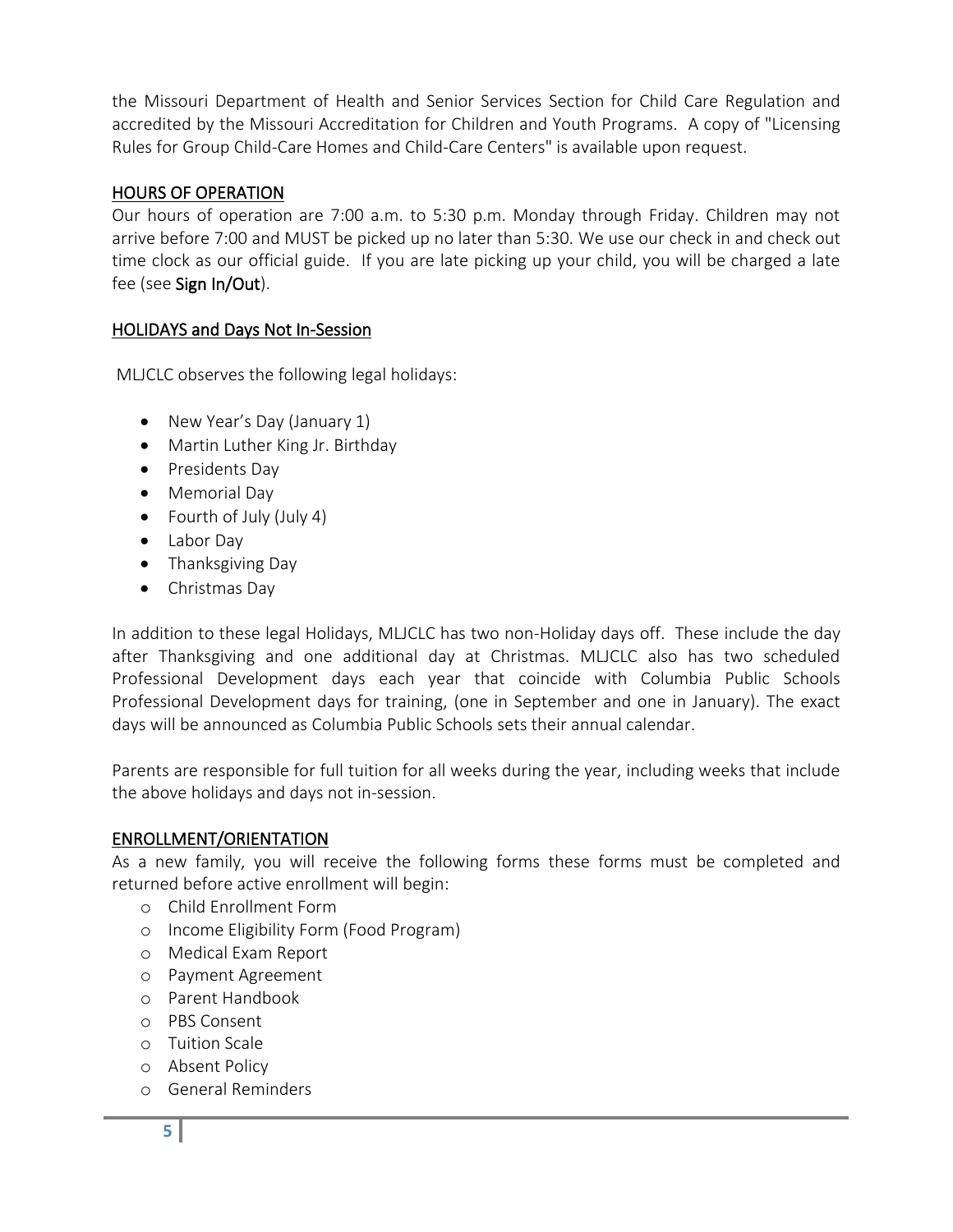- o Emergency Notification
- o Infant Feeding Form
- o Photo/Video Release
- o Safe Sleep Policy
- o Remind Notification
- o Notification Preference Form

Please complete these forms and return them to the office before your child's first day of school. We cannot provide care for your child/children if your forms are not completed.

## The immunization and medical form must be turned in before your child may begin active enrollment.

All children at Mary Lee Johnston Community Learning Center must have age appropriate immunizations completed or an Immunization in Progress from must be provided by a medical provider.

Upon enrollment you will receive a copy of your child's classroom daily schedule. This schedule will detail what typically happens daily. This schedule provides activities that are balanced (active/quiet, small group/individual, indoor/outdoor, challenging, or new/familiar, spontaneous/planned). They are developmentally appropriate and designed so that children have opportunity for success.

We have found it helpful for families to plan short visits before active enrollment begins if possible. This provides an opportunity to assist both the family and the child toward feeling comfortable with the staff and programming. Your enrolling Administrator will provide you with a Welcome Visit Form that should be completed within the first week of enrollment. Orientation can be customized to meet the child's needs. Please remember that children adjust to new environments, activities, and people at different rates. Most will be well-adjusted to the change within two months. Occasionally, a child may have difficulty adjusting to a childcare centerbased program. If staff and parents feel there are adjustment issues, a conference will be set up to figure out a strategy to work for the family.

What do I need to bring?

On your child's first day, please bring:

- o Blanket or Sleep Sack/Swaddle for under one year
- o an extra set of clothes including underwear,
- o jacket/coat for outdoor play if weather is cool, and
- o diaper wipes, diapers/pull-ups if used
- o Bottle/sippy cups
- o Binky or comfort item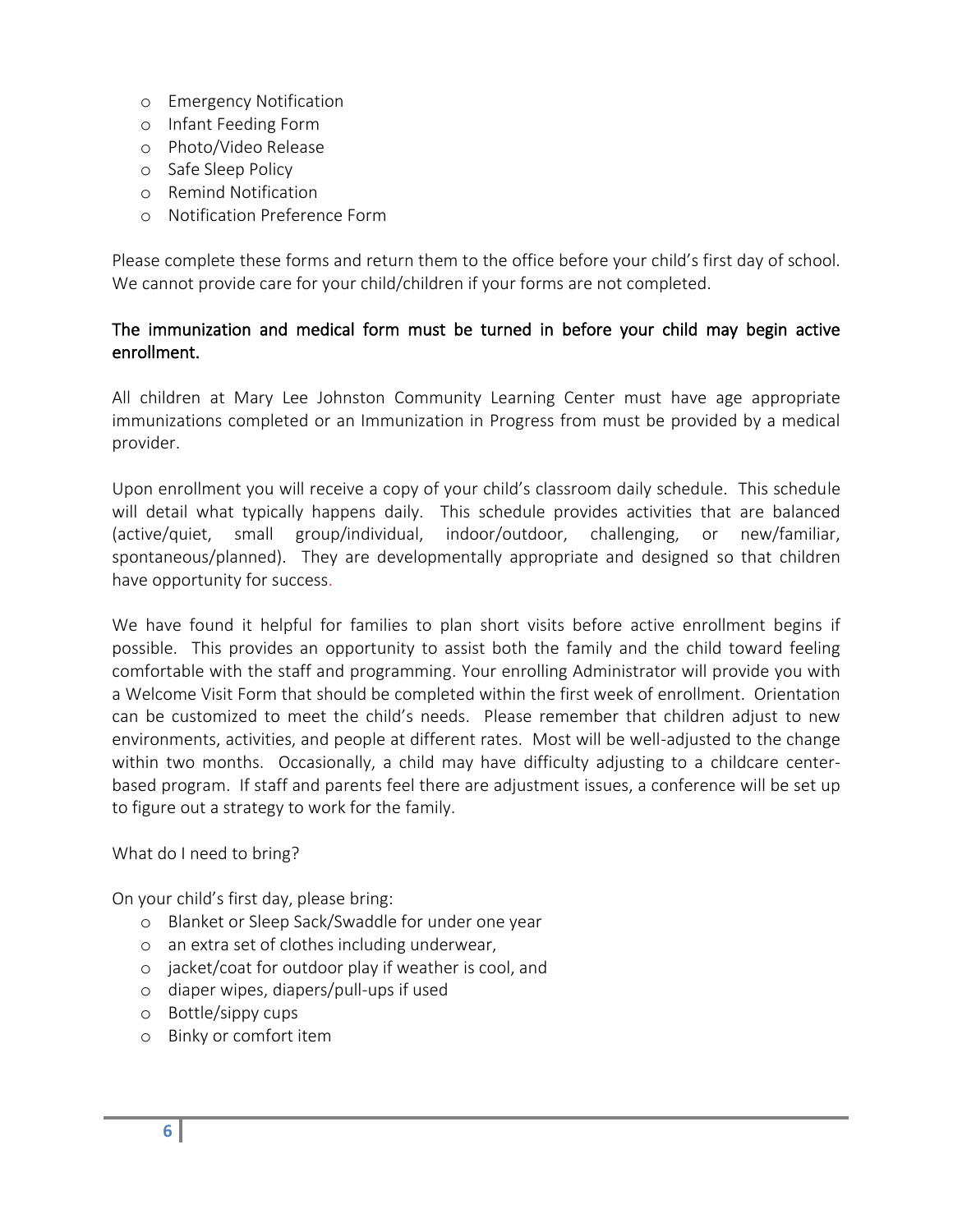Tuition is due before care is provided. Payment is due each Monday for the care provided for that week. You may pay weekly, bi-weekly, or monthly, if arrangements are made beforehand with the Executive Director.

## SIGN IN/OUT

When arriving at our center in the morning, we require that you check your child in using our software program. A laptop or tablet will be available in the central office for you to check in. You must escort your child into his/her classroom.

When your child is picked up at the end of the day, you must also check out. Attendance records are especially important for safety purposes. Please check in and out each day. Your child must arrive and be picked up by an adult that is over the age of eighteen. Adults that we are not accustomed to picking up your child will be asked to show identification. Your child will not be released to anyone not authorized on your enrollment forms. If there are custody issues with your child, you must provide legal documentation to prevent a non-custodial parent from picking up your child. If you have questions, please speak with the administrative staff.

Our facilities close promptly at 5:30 p.m. If there is an emergency and you know that you will be later than usual in picking up your child, please call so a teacher may reassure your child that you are coming. Our doors prevent entry to parents after 5:30 pm so if you are late you will not be able to enter the building. Please remember that many of our staff attend continuing education or have second jobs in the evening that they need to get to. Please be on time.

## ATTENTION:

If you are late in picking up your child, a \$25.00 late fee will be charged from 5:31 p.m. to 5:40 p.m. At 5:41 p.m., \$1.00 per minute will be added to the \$25.00 late fee until your arrival. If a child remains in our care at 6:00 p.m., legal authorities may be contacted. The late fee will be added onto your next billing statement. Late fees are assessed per child, not per family.

## TUITION/FEES

The cost of enrolling your child in the full-time programs at MLJCLC is on a sliding scale determined by your family's gross monthly income. Family income will be verified through pay stubs, and past tax returns. Each family is required to pay a \$25 non-refundable enrollment fee per child. If you are enrolling two or more children, you will be provided a 10% discount for the least expensive rate as a family tuition discount.

We accept the Department of Social Services – Family Support Division childcare assistance. If you need information about applying for such assistance, please speak with the administrative staff.

All payments are to be made to MLJCLC. We are unable to accept payment in any other form than a personal check or money order. WE WILL NOT BE RESPONSIBLE FOR PAYMENTS MADE IN CASH! All payments are to be placed in the payment box in the central office.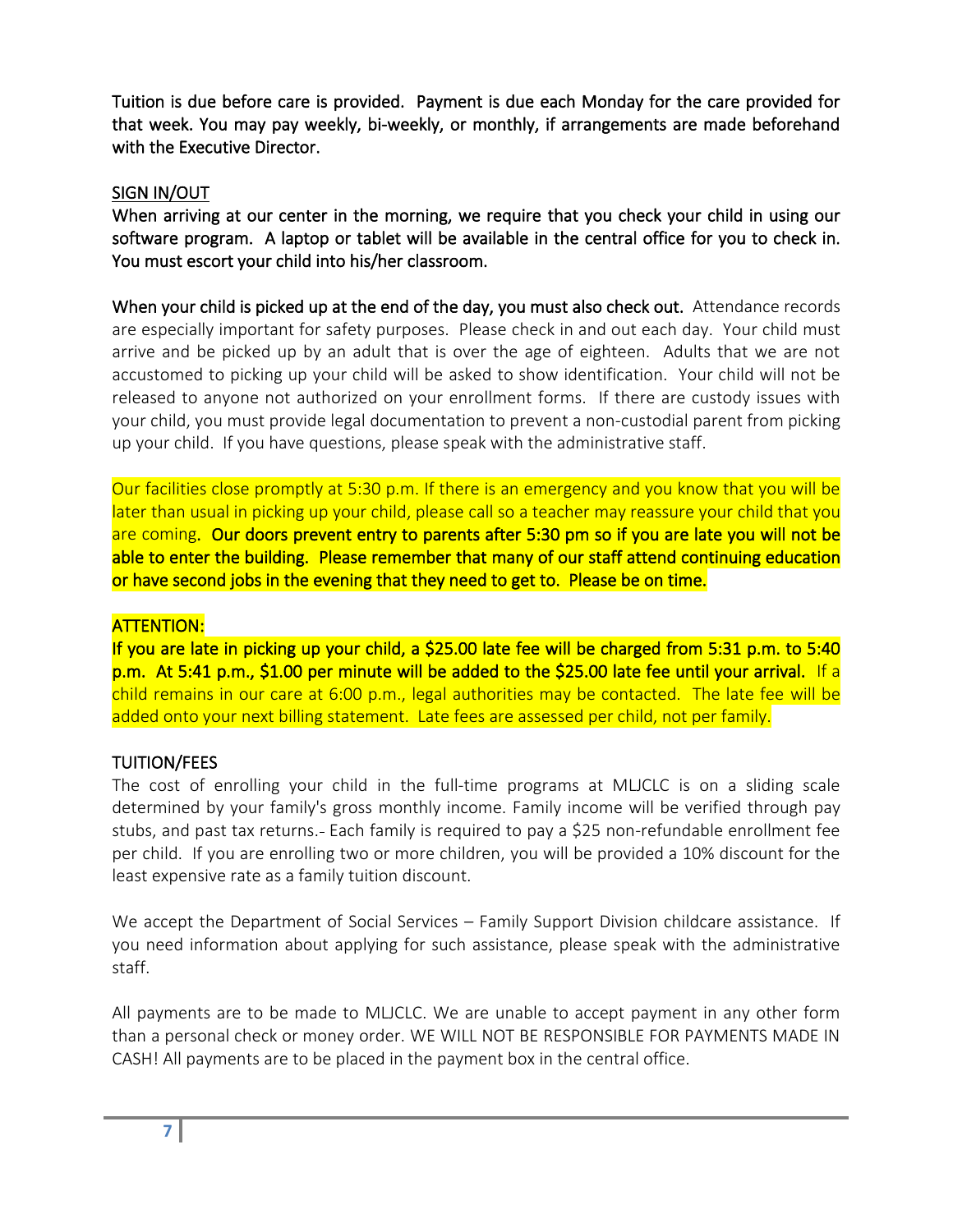Tuition is due on Monday or the first day of attendance of the week care is provided. If you require other payment arrangements, please speak with the administrative staff. Tuition pays for your child's space at the center and is due regardless of attendance. Tuition will not be prorated for illness, vacations, or holidays. Department of Social Services – Family Support Division Child Care Assistance will only reimburse the center for five absences per month so additional fees for more absences will be charged to you directly. Payments must be received by noon on Wednesday each week to avoid a \$10.00 overdue payment fee. We will charge \$25.00 for any checks returned for insufficient funds. If two checks are returned for insufficient funds, payments will be required only in the form of a money order.

#### MISSED/LATE PAYMENTS

Children will not be able to attend MLJCLC if fees are not paid weekly, or by a payment arrangement approved by the MLJCLC Board of Directors Finance Committee, including any subsidized payment situations. You will receive a notice that payment is due. Payment due must be paid in full prior to school the next week or your child will not be able to return. We cannot hold any spots for anyone.

When the account has been paid in full, and *only if* the class at MLJCLC has space (slot) available, your child may return. Delinquent accounts will be sent to a collection agency if payment progress has not been made for over 30 days.

#### PARENT INVOLVEMENT

Research shows that parent involvement influences a child's attitudes and efforts. MLJCLC has an open-door policy and invites parents to visit at any time. We encourage parents to become involved in their child's early learning experiences. Talk with your child's teacher about classroom volunteer opportunities.

MLJCLC is committed to providing children with the best care and educational programs possible. We believe this can only be accomplished by forming a partnership with parents. A positive relationship between parents and staff will reflect in your child's learning and happiness. Parents are always welcome to visit our programs at their convenience. We encourage parents to occasionally observe their child in the classroom and on the playground. Observing allows you to see developmental behaviors as well as watch your child interact in the school environment. Staff members are always available to answer questions you may have regarding activities, behaviors, teachers' actions, etc. You are always welcome to come by or call, however, since our teachers' first responsibility is supervising groups of children, you may find that calling during nap time will allow you more uninterrupted time to discuss questions. You are always welcome to speak with the administrative staff.

Weekly lesson plans/activities and daily schedules are posted in each classroom. These will provide you with information about your child's activities each week. Your child will be provided with many fun and stimulating activities. It is often enjoyable for both the parent and child to discuss activities coming up or already completed.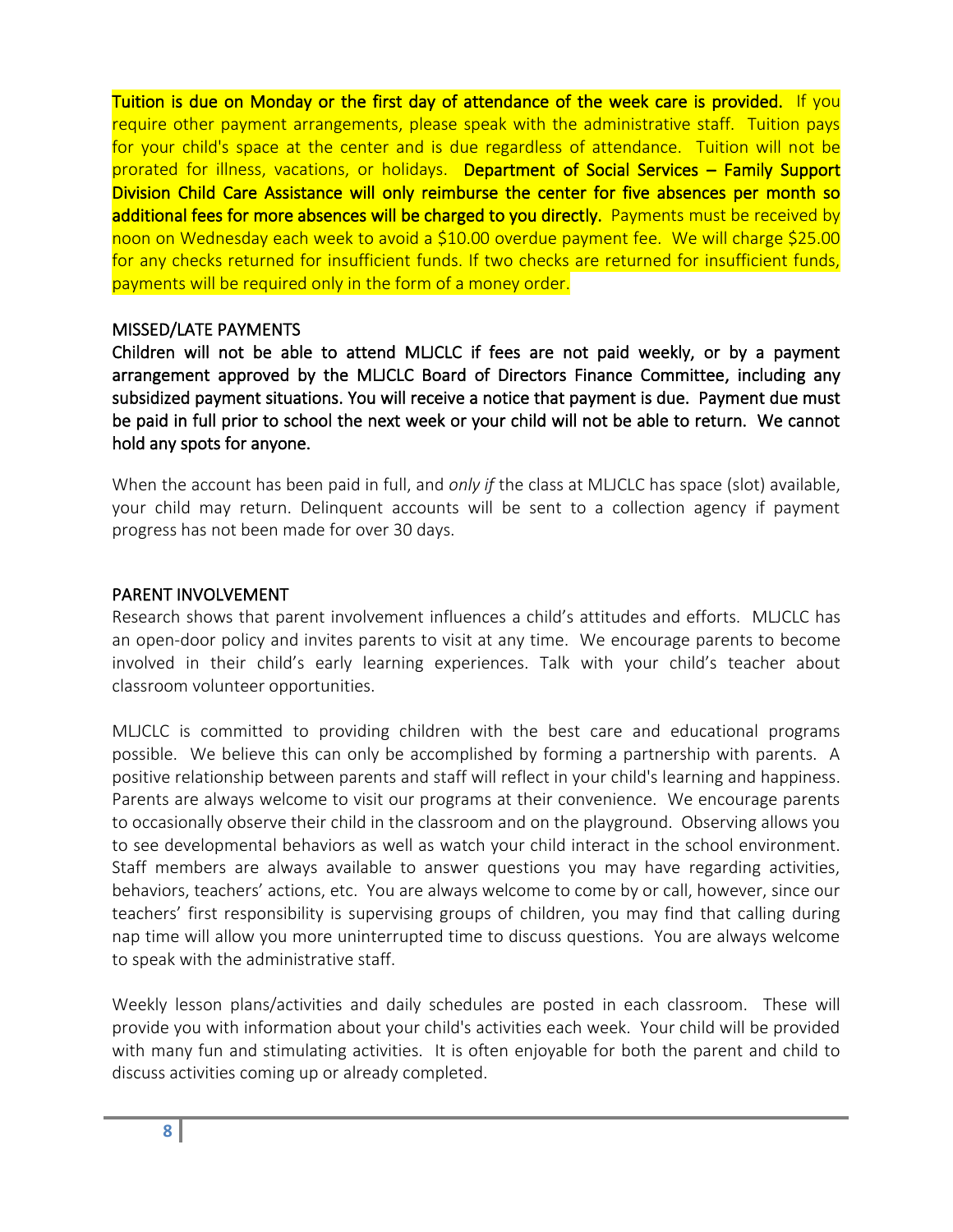Parent participation is welcomed and encouraged. We hope that all parents will find a way to participate in their child's school experience. Some parents may choose to participate by helping within the classroom on special occasions, attending parent education programs and other special programs, collecting and donating materials for art projects, dress-up clothes, providing services to maintain and improve our schools, or having lunch or snack with your child's class.

Formal Parent-Teacher conferences are scheduled twice per year. Parents are welcome to schedule a conference with their child's teacher if they have special concerns at any time. Daily communications between teachers and parents to discuss activities, accomplishments, and behaviors are expected.

MLJCLC will sponsor parent education sessions, special programs, and social gatherings throughout the year. Parent participation and involvement in planning are encouraged.

MLJCLC is a not for profit agency governed by a Board of Directors. A parent representative sits on the Board and serves as a representative of parents. Our Parent Advisory Committee consists of any parent interested in supporting and improving our schools. Meetings are scheduled monthly and all parents are welcome to attend. Meeting dates will be posted on our website. Please ask your child's teacher or the administrative staff for more information about the Parent Advisory Committee.

## GENERAL INFORMATION

Our staff has been carefully chosen to provide your child with the best early childhood education/care program in the area. The teachers in each of our classrooms are trained, experienced teachers. Our staff continually furthers their own learning experiences by attending education programs and training seminars offered by a variety of sources. Each staff member has passed a criminal background check and a child abuse/neglect screening through the Family Care Safety Registry part of the Missouri Department of Social Services, Family Support Division. Each team has a team leader. They are the following: Otter classrooms:

Bumblebees and Fireflies: Tina Deutschle Ladybugs and Butterflies: Casey Spoon Lions and Tigers: Taylor Haynes

As a state licensed and accredited center, our facilities are routinely inspected by the Section for Child Care Regulation, City of Columbia Health and Sanitation Department, the State Fire Marshall, and Missouri Accreditation to ensure that we meet quality, health, and safety requirements. Applications for employment are accepted without regard to race, ethnicity, gender, sexual orientation, age, religion, national origin, or disability.

Parents/families always have access to the most recent licensing reports and observations, health and sanitation inspections, classroom lesson plans, and their child's developmental records. Please contact the Administration if interested in reviewing any of these documents.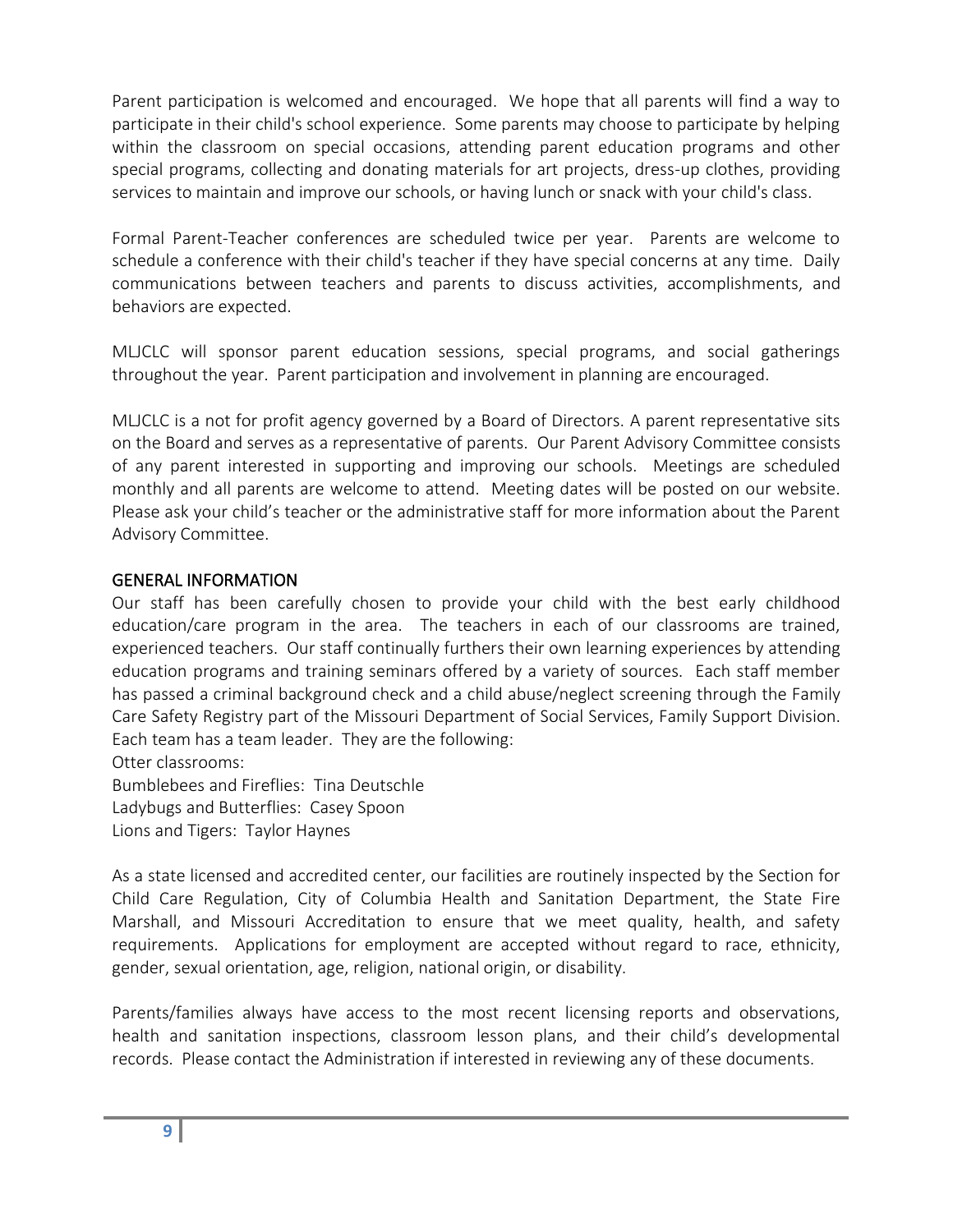## **CURRICULUM**

We use the High/Scope approach as our curriculum model. The High/Scope curriculum is grounded in the theoretical perspectives of Jean Piaget, who believed that children learn best when they build understanding through direct experiences with people and objects in the world around them. The application of Piaget's theories to life in classrooms has led to the development of several programs that are collectively called constructivist in their approach. The High/Scope curriculum is the best-known example of this type.

While emphasizing the development of the whole child, High/Scope focuses on strengthening cognitive skills through active, firsthand learning experiences. This cognitively oriented curriculum is founded on the belief that children cannot understand themselves without first being able to place themselves in time and space and to classify and order objects and events. The High/Scope program is designed to help children develop logic mathematical and spatiotemporal understandings of the world around them. Logical mathematical relationships include organizing objects into groups according to common characteristics and ordering items from smallest to largest. These tasks are based on Piaget's studies of logic and number. Spatiotemporal relationships focus on helping children understand relational concepts such as up/down, over/under, and inside/outside. Event sequences and cause-and-effect relationships are also emphasized.

To help children develop stronger conceptual understandings, the High/Scope curriculum uses a procedure called the plan-do-review sequence. The teacher encourages children to plan the tasks they want to accomplish during free-choice time, engage in those activities, and then spend time later in the day reflecting on what they learned.

Children typically engage in planning time in small groups of four or five, while working with a teacher. Children identify activities they would like to try during work time, and the teacher helps them refine their thinking to produce a clear, structured plan for the work period ahead. The teacher uses a variety of motivational strategies to assist children in making decisions about their school day. For example, a set of pretend walkie-talkies could be used to help children communicate their plans to others.

Teachers often refer to the "do" time in the High/Scope curriculum as work time; it directly follows the planning period. In this model, teachers organize classroom space into areas where children spend their work time with blocks, art projects, quiet activities, and dramatic play. Teachers provide children with a large block of time (usually 45 to 55 minutes) to conduct their planned activities.

Review time is the last of the three components of the plan-do-review sequence and follows the work period. Teachers will conduct this recall time in small groups. Again, teachers assist the children in reviewing their work experiences in a variety of developmentally appropriate ways. Drawing a picture of the block structure built, discussing who children spent time with, and reviewing the plans made earlier in the day are examples of the techniques used during this period.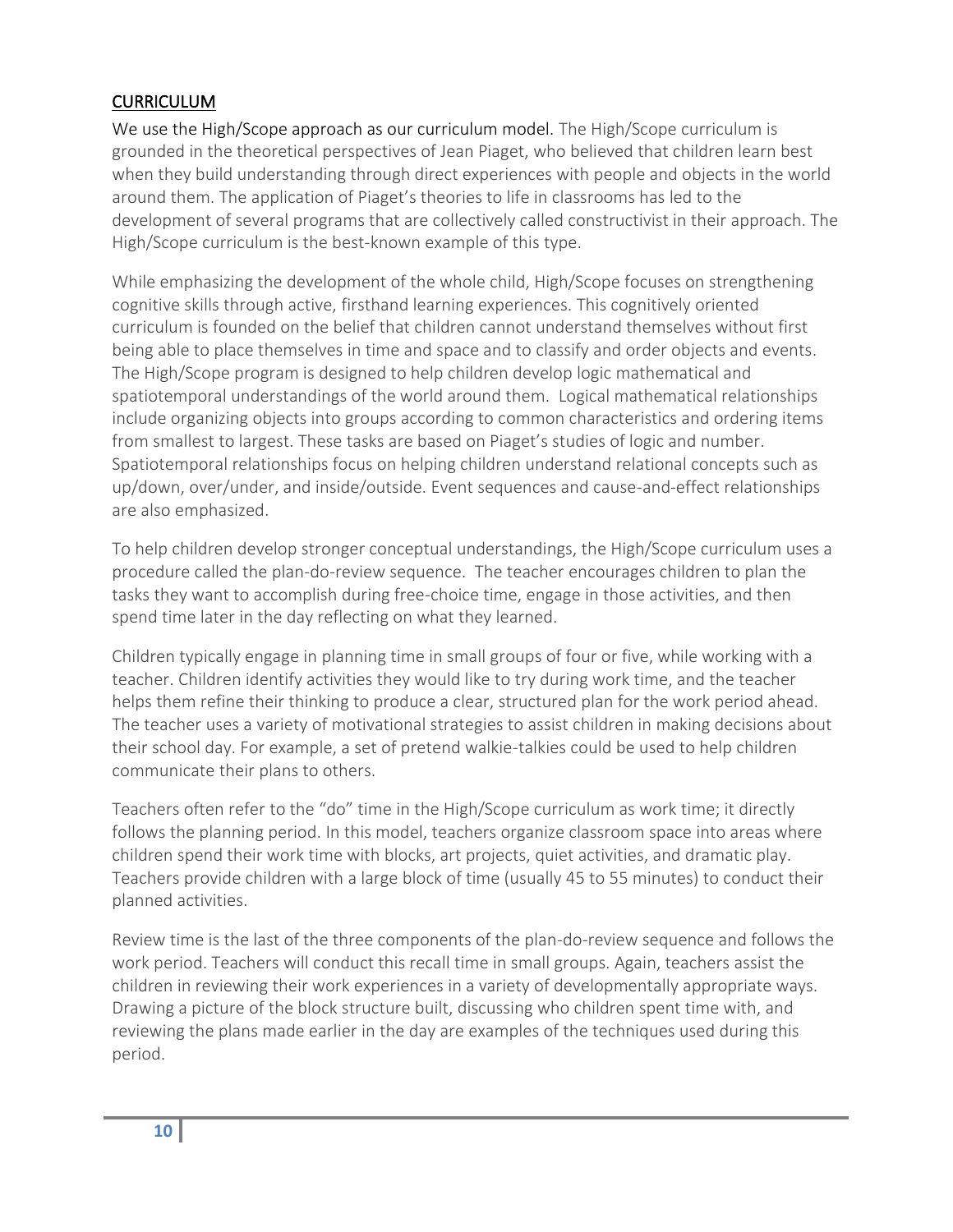"In the High/Scope approach, children construct their understanding of the world from their active involvement with people, materials, and ideas. Whether they are infants, or preschoolers, children are active learners. They acquire knowledge by actively experiencing the world around them – choosing, exploring, manipulating, practicing, transforming, experimenting. The range and depth of children's understanding of the world is continually changing and expanding because of their day to day transactions."

#### PROGRAMS

#### • Infant/Toddler Care

MLJCLC offers care to infants and toddlers from six weeks up to three years in our infant/toddler classrooms. These classrooms are housed in our building at 1509 and 1511 Hinkson Ave.

#### • Early Learners

Children who have shown self-help skills and are at least 30 months through four years are provided expanding opportunities through group and individual activities that support each child's growing social and educational skills. The Early Learners classroom is housed in our building at 1505 Hinkson Avenue.

#### • Preschool

Our preschool class is for children who are in their last few years of preparing to be successful in Kindergarten and provides a blended age format with more challenging demands than the Early Learners room. The Preschool classroom is housed in our building at 1505 Hinkson Avenue.

#### **ATTENDANCE**

Regular attendance in our programs will benefit your child's development. Your child will develop skills and self-esteem by participating in the social/developmental activities on a regular basis. Our daily schedule provides most of our educational opportunities and events within the morning hours of operation. Children arriving after the main lessons of each day are not able to receive the greatest value from the services provided at MLJCLC. If your child will be absent due to illness or arrive late please notify the office (449-5600) by 9:00 a.m. to help assure adequate meal preparations will be made for your child. Children must arrive by 10:00 am. In addition, the number of children in attendance allows teachers time out of the classroom for planning, preparation, and building team networking with other staff. If children arrive late, without prior knowledge, the use of teacher time for planning is limited. Children who have missed the daily activities are not aligned to the flow of the daily activities often causing disruption that affects the class. Failure to notify the office of a late arrival, or arrival after 10:00 a.m., will result in declined attendance for that day, unless extenuating circumstances are excused at the director's discretion.

#### Remember:

- Children are to be in care by 10:00 a.m.
- If your child will be absent or late you must call the office by 9:00 a.m.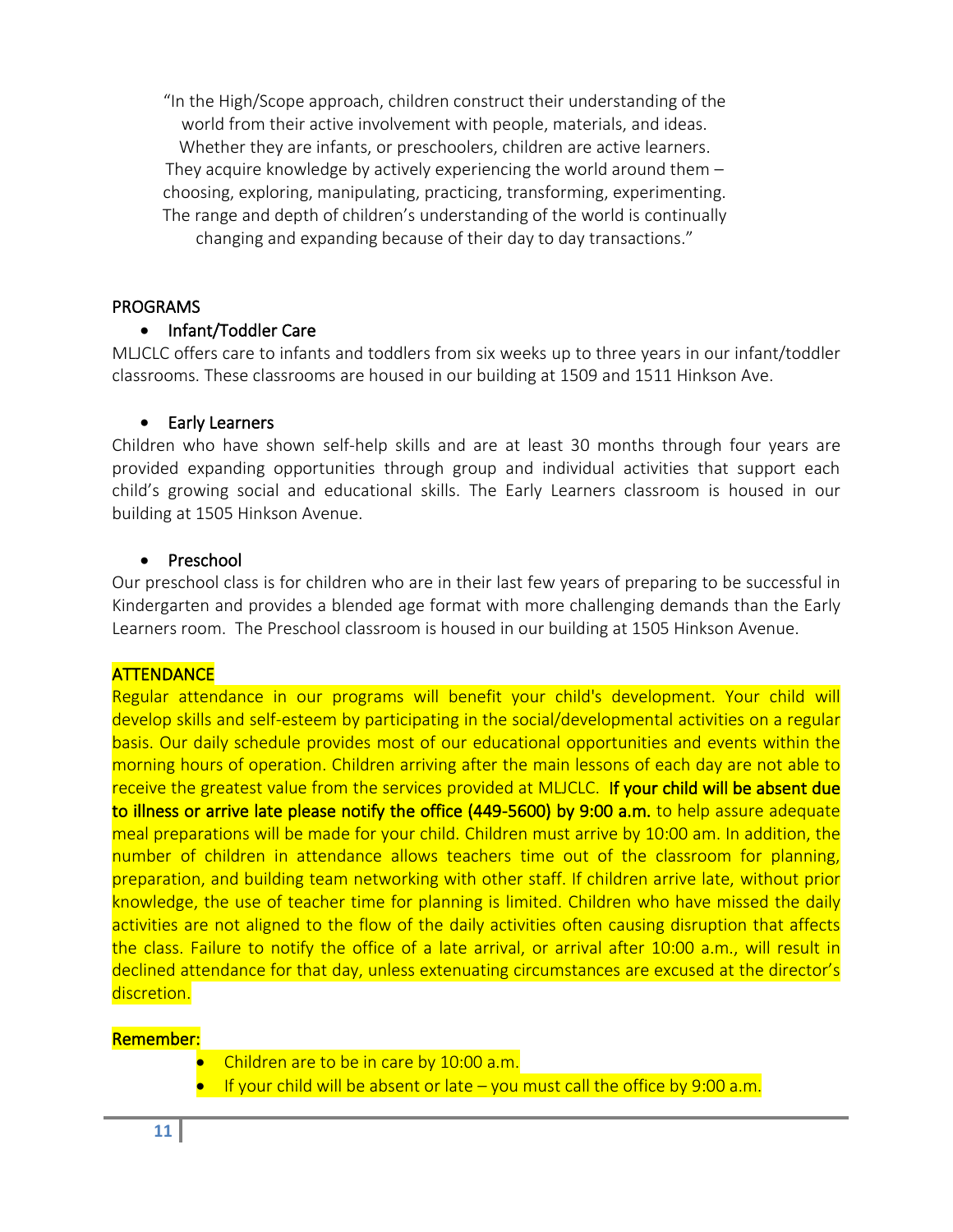• Children arriving after 10:00 a.m. will be declined from attendance for that day.

#### TRANSITIONING TO A NEW CLASSROOM

A transition plan will be discussed as your child ages and demonstrates readiness to move to the next classroom. When a child transitions to a new classroom they will receive a copy of the Daily Schedule for the new classroom. The teachers, parents, and administration will develop a plan to meet the child's own unique needs.

#### OUTSIDE and MOVEMENT ACTIVITIES

It is part of the Licensure Requirements that all children are taken outside a minimum of (1) onehour a day. Health care professionals and early education experts have designed licensing rules to provide a guideline of the best practices for the development of children. Your child's daily plan, therefore, will contain a planned morning and afternoon outside activity time of 30 minutes to accommodate this ruling. We utilize a weather chart from Child Care Weather Watch that identifies high risk times of temperature highs or lows that guide our outside exposure times when the weather is severe Only under severe weather highs, lows, or inclement conditions can this ruling be altered. Incredibly young children (infants and toddlers) will have limited outside time on days of extreme weather. Children may not be kept inside due to illness or other. If they cannot participate in outdoor activities, they must not be present at the center.

At MLJCLC we encourage a healthy physical activity environment, providing children at least 120 minutes of active movement time each day. Research has provided evidence that movement is essential for the child's learning environment. Children will have time for individualized play as well as teacher lead activities throughout the day. Active play is utilized as a support for positive behavior. Movement activities will be planned at specific intervals to limit inactive seating for extended periods of greater than 30 minutes.

Play structures at MLJCLC will include a variety of opportunities for multiple children to climb, slide, and swing. Indoor active equipment will also be utilized for active play.

#### **FIELDTRIPS**

Occasionally fieldtrips are scheduled away from the facility. We do not have transportation therefore all planned fieldtrips must be within walking distance or accessible by use of the Columbia Public Transit. In the event a teacher plans an outing, our policy requires that written permission slips specific for each outing must be sent home at least 24 hours before a planned outing. Permission slips must be signed and returned before any child can leave the facility. This policy is followed for walks around the block through full day excursions. Scheduling fieldtrips in advance allows for arrangements to provide for proper additional staff or volunteers to attend. Parents are encouraged and welcome to attend any school outing.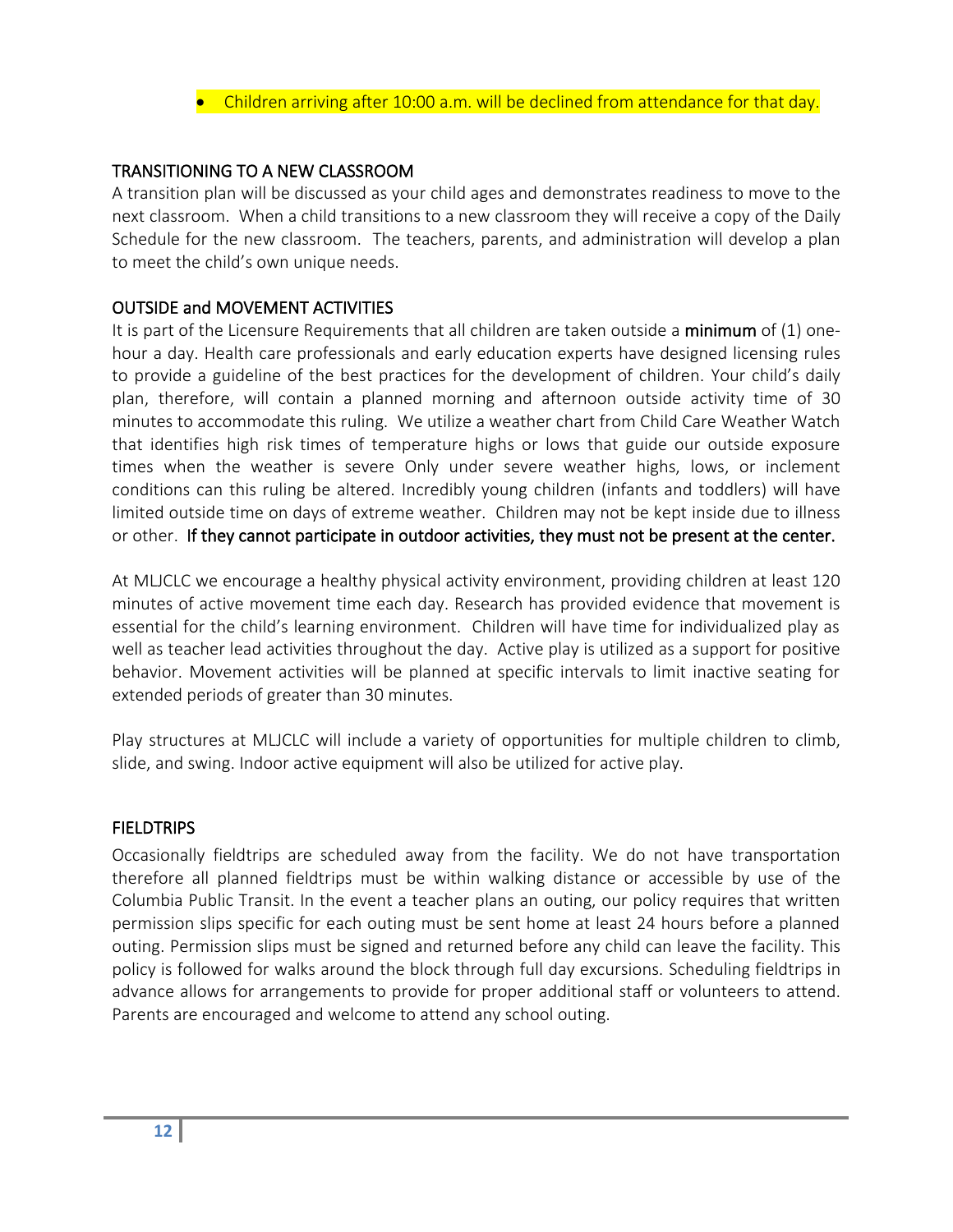## **ALLERGIES**

It is the parents' responsibility to keep the staff informed of any food allergies and/or dietary restrictions that your child may be experiencing. Physician documentation regarding emergency procedures, or dietary restrictions and substitutions specific to your child must be on file in the administration office and in the classroom. If making proper provisions for your child becomes excessive to accommodate, we will request you bring your child's food.

## CLOTHING

Children should arrive at their center dressed appropriately for children's activities. Please avoid dressing your child in clothing that would be considered their "Sunday Best". THEY WILL GET DIRTY! Children will be involved in messy activities both indoors and outdoors. Outdoor play is a daily activity. Children play outdoors in mud, snow, and light rain. Outdoor play may be canceled when the temperature outside is less than 30 degrees and more than 100-degrees. Teachers may limit the time spent outdoors according to the weather and age of the children. Please provide your child with boots, coat, hat, gloves, etc., according to the weather. Rubber soled shoes are the safest for your child. Try to avoid patent leather, cowboy boots, jellies, flipflops, and sandals. These can be the cause of many accidents.

## REMEMBER: THE CHILDREN WILL GET DIRTY HERE!!!

Children will not be kept inside because they lack appropriate clothing. Our center has a small supply of "extras" that may be used if you forget to bring appropriate items. Our supply is limited, so please try to remember items that will keep your child comfortable while outdoors.

Infants and toddlers should arrive each day with one to three complete changes of clothing. Parents are also responsible for providing diapering supplies for their child. All items should be clearly marked with your child's name. Children that are potty training will also need additional changes of clothing each day. Parents may supply Pull-Ups if they wish for nap time, but we will not train with Pull ups. Reminder notes will be sent home as your child's supply of diapering items becomes low. If your child runs out of supplies, the school supply will be used at a fee of \$5.00 per day. Please help your child as they learn the skills of self care by dressing him or her for success in clothing that is easy to get on and off (avoid overalls if possible).

Older children should arrive with one complete change of clothing. This can be kept in your child's cubby until needed. If your child has a backpack or other bag, please make sure to check it daily for soiled clothing. This will help to ensure that your child always has a clean set of clothing in case of accidents. To avoid lost items, please have all items clearly marked with your child's name.

## TOYS

MLJCLC will offer your child many stimulating materials and activities. We ask that personal toys be left at home. Our staff cannot be responsible for toys brought from home. On sharing days for Lions and Tigers your child may bring an item to share with his/her classmates. The item should be small enough to fit in your child's cubby. Under NO circumstances can a toy weapon or any item that may appear to be a threat be brought to MLJCLC.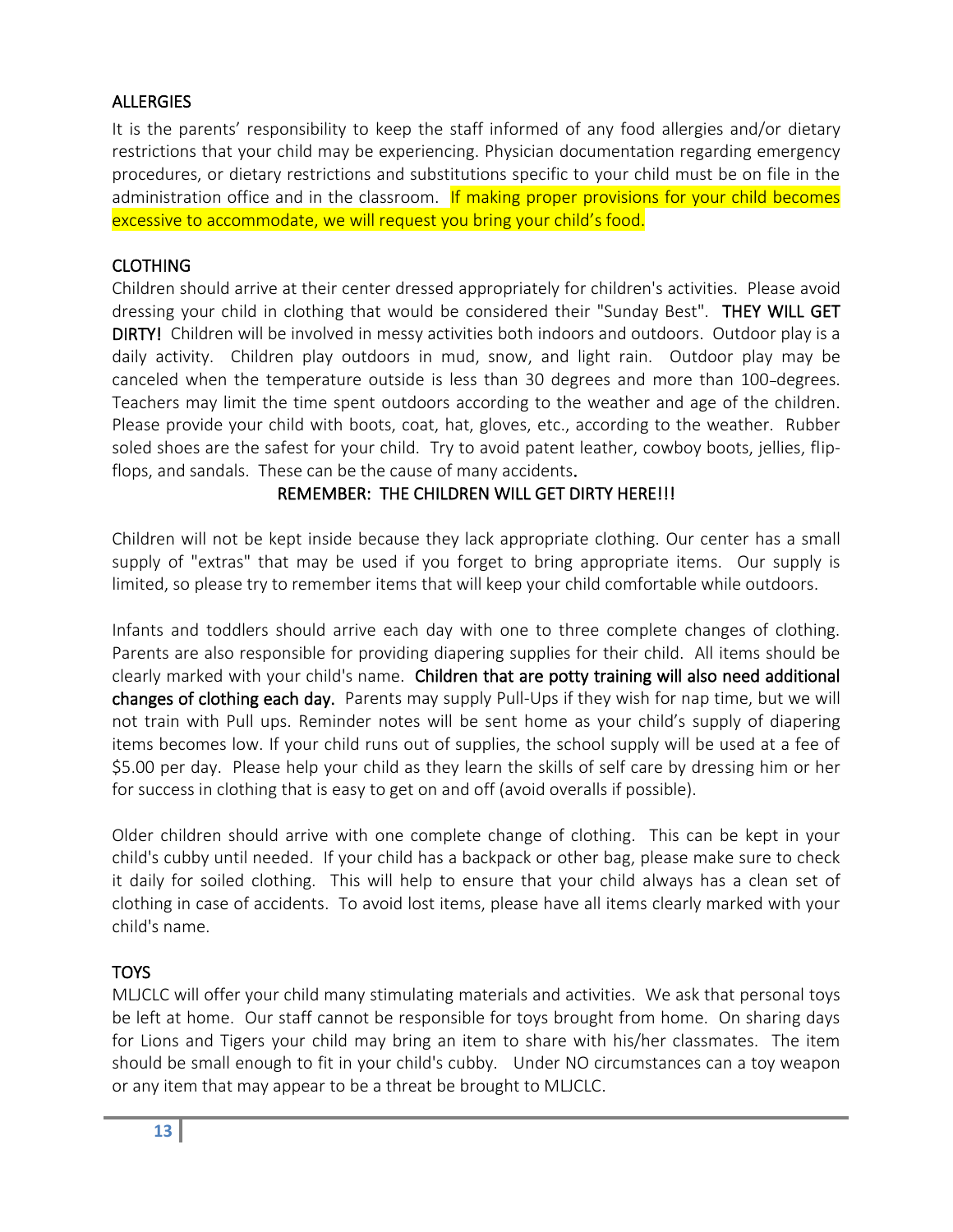#### REST TIME

After a morning filled with activities, children need a quiet time to refresh themselves for the afternoon. Nap/rest time is scheduled each day. Children are not required to sleep, but they must rest quietly for a minimum of 30 minutes. Children may bring a favorite sleeping companion if you wish. MLJCLC will provide the sheet for the cot or crib along with blankets; however, you are encouraged to bring a favorite blanket for your children to cover up with during nap time. MLJCLC launders the bedding weekly or more often if necessary.

#### **MEALS**

In accordance with USDA guidelines, only food prepared at the facility may be served. No food items may be brought from home unless preauthorized.

Breakfast, lunch, and an afternoon snack are served each day. Breakfast is served at 8:30 a.m. Your child must arrive no later than 9:00 a.m. to be served. Lunch is served between 11:30 and noon with afternoon snack served between 3:00 and 3:30. MLJCLC participates in the USDA Food Program. Our menus are posted weekly. Meals are served family style and children are encouraged to serve themselves when possible. Teachers eat with the children to encourage appropriate table manners and conversation. If your child has special needs during meals, please notify your child's teacher or the administrative staff.

Staff will follow an individual schedule for each infant. We believe that each infant develops his/her own natural biological schedule. Parents may provide breast milk, send formula and food, or elect to participate in the USDA food program with the center providing food and formula. In accordance with the USDA food program if a child brings food from home (with the exemption of one food item) they must provide ALL food items, if a child receives food through the USDA food program all food items must be prepared on site.

On special occasions (seasonal parties, birthdays …) you may want to send special items for your child to share. We welcome your participation in special occasions; however, under USDA guidelines, all items brought from home or other outside locations (e.g. a store) must be nonfood in nature such as small toy items or stickers. If you plan to supply a special item for your child's birthday or a special occasion, please inform the classroom teacher.

#### **HEALTH**

Infants and children do not possess a fully developed immune system and are more vulnerable to viruses and bacteria. For the sake of your child and all children in the classroom, please respect mandated health policies. This is the policy for this care center, part of being a responsible parent, and set forth and required by the State of Missouri: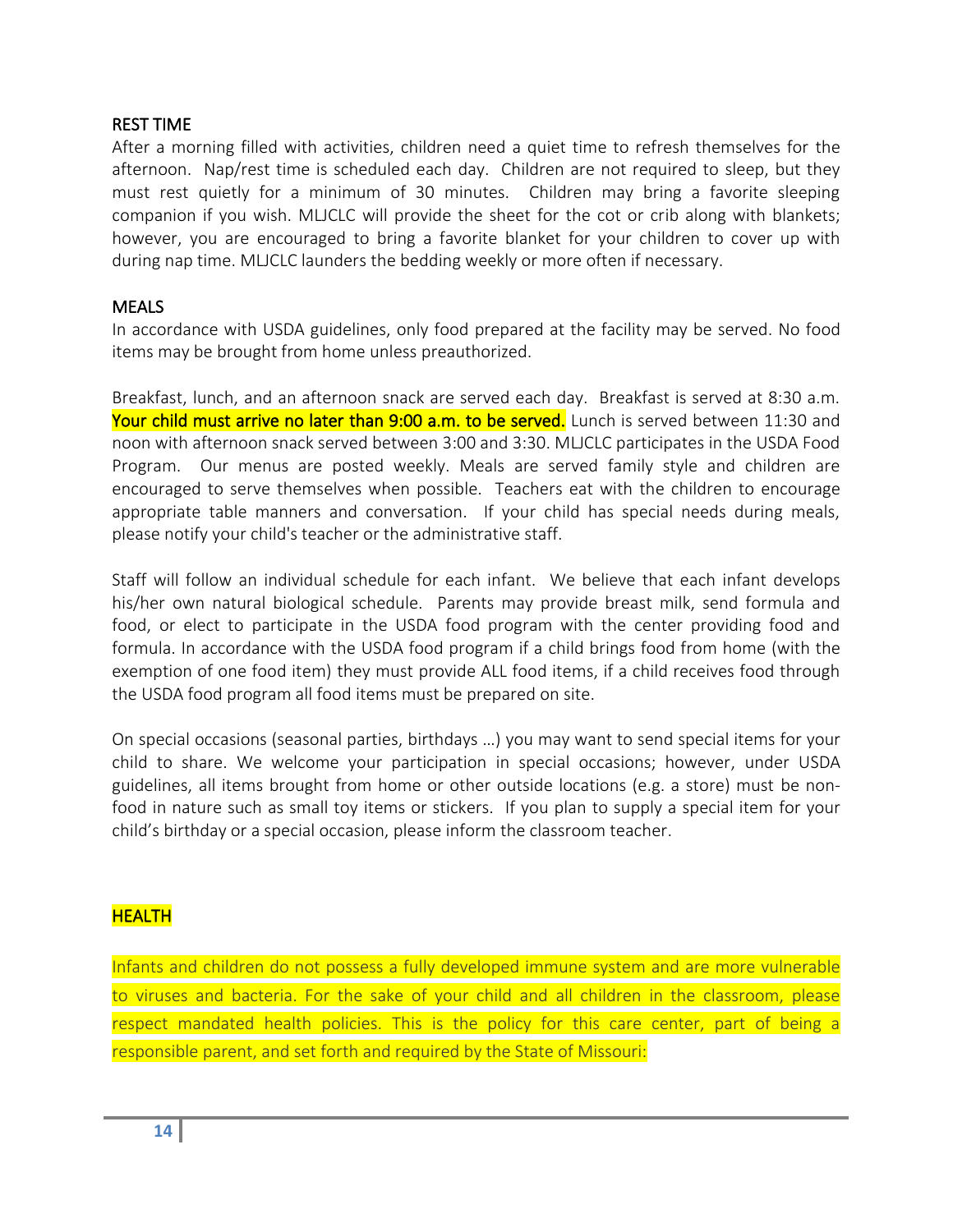- Children with a body temperature above 99.9 will not be accepted until their temperature has returned to normal and remained there for 24 hours without feverreducing medication. Children who are vomiting, have diarrhea, a rash, green/yellow mucous (first two days) or show other signs of potentially contagious diseases will not be accepted for care for 24 hours and a doctor's note may be required stating that the child is not contagious as presented. If your child must be sent home for any illness or potential illness the center will contact you. You will be expected to pick up your child within an hour or less.
- We understand that it may be difficult to take time from work to be with an ill child. If you make alternative arrangements for child-care in advance, you will be prepared in the event of illness. By excluding ill children from our programs, children and staff will be sick less often which will result in fewer lost workdays for both you and our staff.
- Tuition is paid for all days when care is canceled due to the illness of your child

Ill Child Reports: If your child displays behavior or symptoms that indicate illness or other health issues, the procedure is as follows:

- Any child displaying behaviors or symptoms that are unusual will be evaluated by a staff member. If it is determined there are symptoms that indicate illness, or a health issue, the Ill Child Report will be completed by the staff member noting the behavior, symptoms, or health issue.
- The report will be signed by the Executive Director or person designated in charge.
- If indicated, you will be notified by phone call from either the teacher or Executive Director. If you, as the parent, are unable to be located, within 15 minutes, your child's emergency contacts will be called. Children are required to be picked up immediately.
- You, or the designated emergency contact adult, will be asked to sign the Ill Child Report when leaving the facility. The original will be filed in the office, a copy will be given to you for your records.
- The original report will be given to the Program Director for filing.

There will be many times when children will require medications while in our care. Only medications prescribed by a doctor will be administered by a teacher when a parent or legal guardian completes a written authorization. Your child's teacher or the administrative staff can provide an authorization form at your request. All medication must be labeled with your child's name. Medications must be in their original containers with a current dispensing date. Each dosage amount and time must be documented on the child's medication form. We can accept a FAX or EMAIL from a doctor's office if a medication form was not obtained before the medication was prescribed.

It is against our policy to dispense any oral over the counter drugs to the children without a doctor's note. Many parents elect to have their doctor submit a notification stating that all over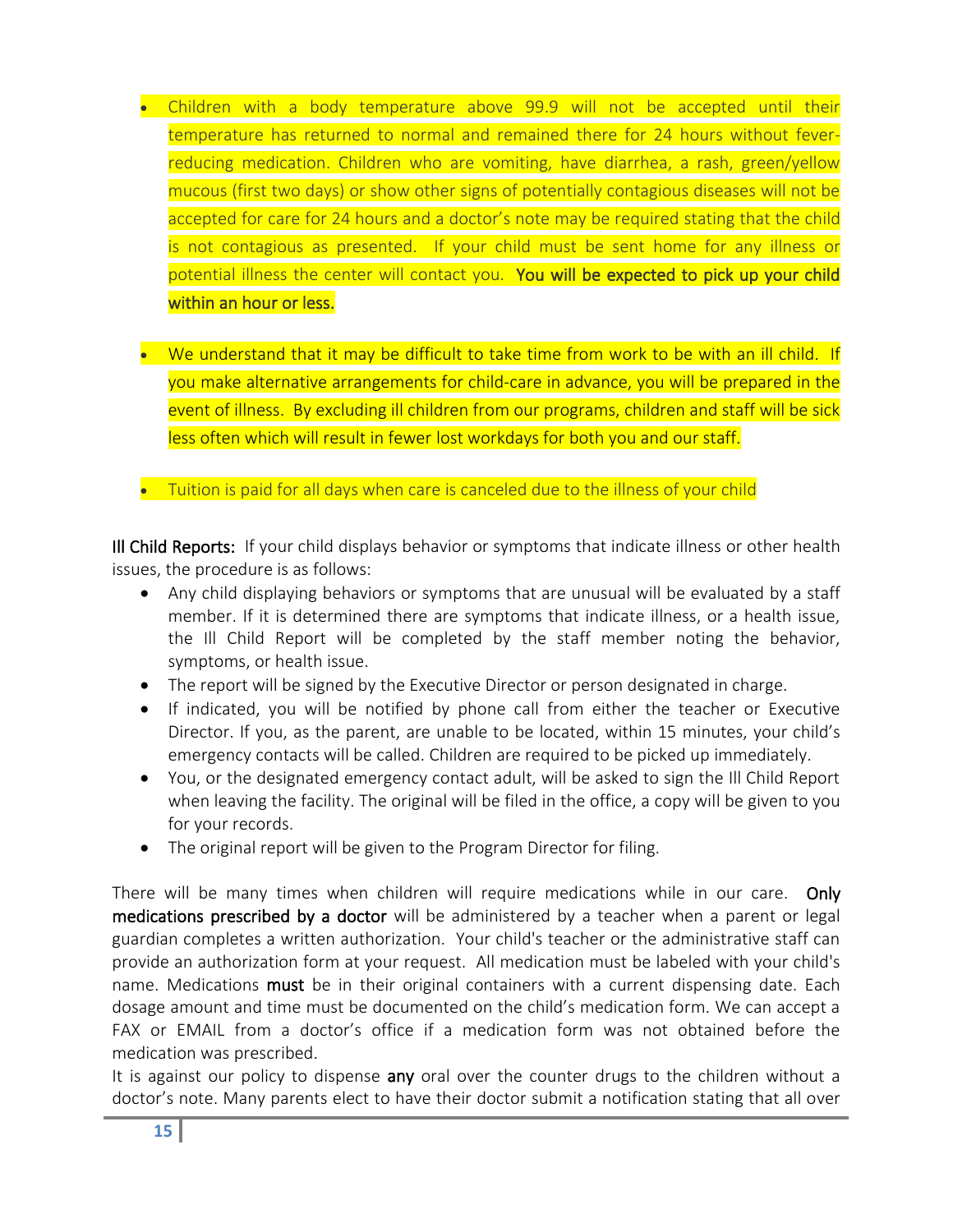the counter medications may be provided at the parents' discretion. Topical applications, such as sunscreen or diaper creams may be applied with the proper form completed.

Children may not attend MLJCLC if they have, but not limited to, an undetermined rash, conjunctivitis (pink eye), chicken pox, or strep throat. These conditions are extremely contagious. The child may return to the center upon receiving written verification by a physician or nurse practitioner stating that the child is no longer contagious and able to participate in all indoor and outdoor activities.

Occasionally, children in group settings will contract head lice. If your child is believed to have lice, he/she will be excluded from our program until he/she has received treatment for the condition AND is nit free. We require that you treat his/her hair with RID or NIX. Clothes, bedding, furniture, and your car upholstery must also be treated. It is recommended that you retreat your child's hair in seven to ten days to help prevent any reoccurrence. Children excluded for suspicion of lice must be checked after treatment by the administration before returning to class.

## Safety Procedures

Injury and Emergency: Every attempt is made to prevent an injury or accident, but they do happen. All MLJCLC employees receive training in First Aid and CPR and can assess emergency situations, calling for additional assistance from the administration, or person designated in charge, immediately if the situation is serious and requires further action. Children take their response cues from the adults in a situation, so teachers are instructed to remain calm! Knowing that any situation that causes concern to an adult can be traumatic to a child, the teacher and assistant are trained in reassuring children when emergencies arise.

All accidents, injuries, and incidents are reported on an MLJCLC Report of Injury form. Reports are written for injuries from minor scratches to serious lacerations. The procedure is as follows:

- 1. The Report of Injury is filled out by the staff member that observed the incident.
- 2. The report is signed by the administration
- 3. If needed, parents will be notified.
- 4. Parents need to sign the original and are given a copy for their records.
- 5. The report is given to the administration for filing.

We practice a fire, tornado, or earthquake drill monthly. You will be notified as soon as reasonably possible in the event of an emergency that would require evacuation of the centers.

#### GUIDANCE AND DISCIPLINE

At MLJCLC, we follow the practices of the PBS (Positive Behavior Support) System viewing behavior management as a teaching moment instead of a reward/punishment plan. We never use any form of corporal punishment. In compliance with the DHSS-Section for Child Care Regulation, licensing guidelines, MLJCLC adheres to the policy of NO corporal punishment on the premises by anyone at anytime. Children are never embarrassed or ridiculed for misbehavior.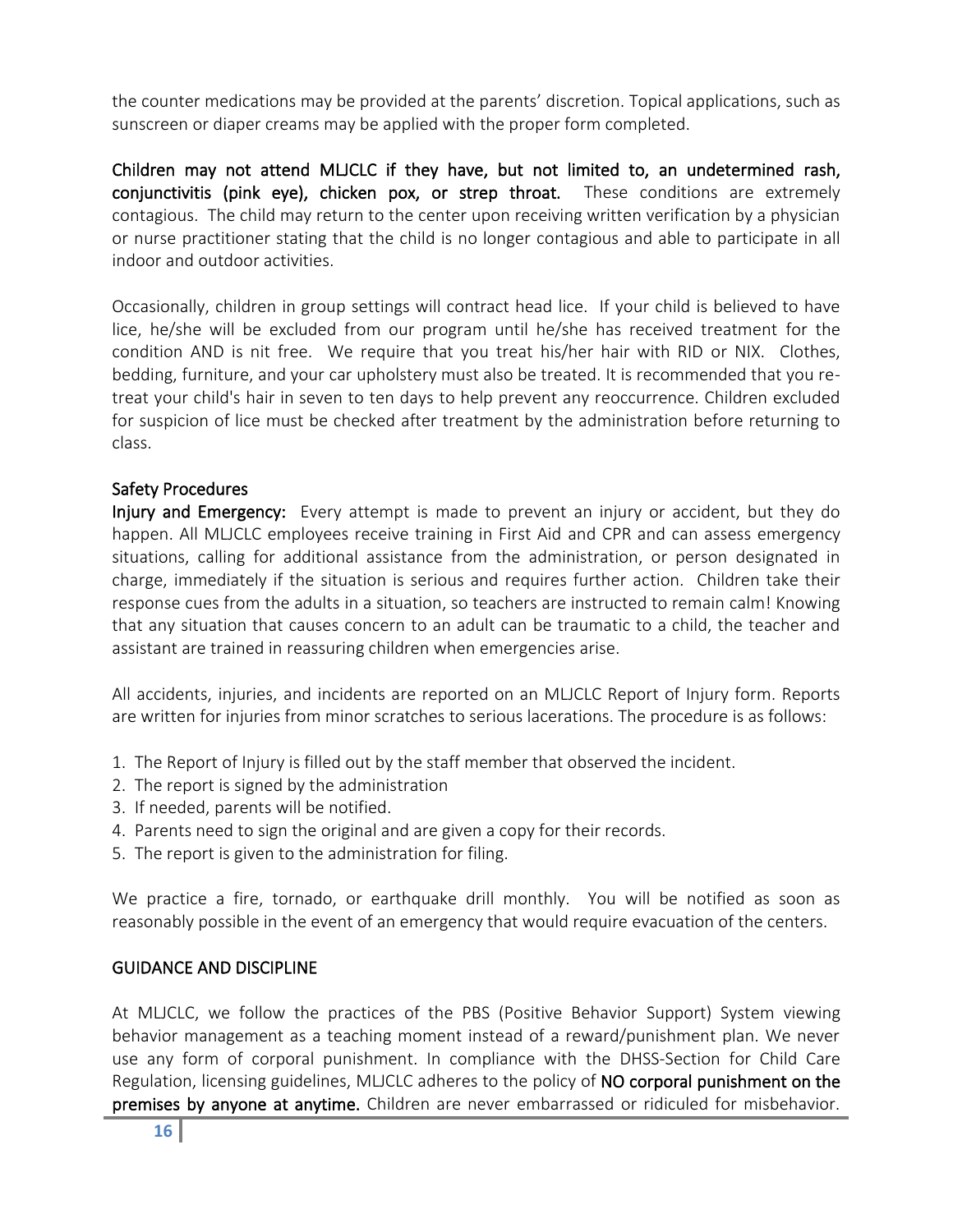We use positive forms of discipline that will strengthen self-esteem. We believe that discipline and guidance include all things adults say and do. The adults set behavioral limits and guide a child through positive learning experiences. Discipline is defined by Webster as "training that develops self-control, character, or orderliness and efficiency."

Our goal is to guide children through positive, non-threatening teaching techniques, to increase children's respect for themselves by guiding them to become responsible for their own actions, and to help them grow to respect the rights and feelings of others. Some of the positive teaching techniques used are modeling, verbalizing feelings, creating a community spirit, natural consequences, giving choices, re-direction to appropriate behavior, ignoring inappropriate behavior, and curriculum that develops a positive self-esteem. The staff utilizes the following guidelines:

- 1. The staff shall establish simple, understandable rules for children's behavior and shall explain them regularly to the children.
- 2. Expectations for a child's behavior shall be appropriate for the developmental age of the child.
- 3. Only constructive, age appropriate methods of discipline shall be used to help the child develop self control and assume responsibility for their own actions.
- 4. Praise and encouragement of good behavior shall be used instead of focusing on unacceptable behaviors.
- 5. Firm, yet positive statements of redirection of behavior shall be used.

When conflicts or inappropriate behaviors cannot be resolved using these techniques, our goal is to work further with individual children. We strive to listen and learn more of what each child has to say, thereby hoping to resolve the conflict through effective communication. The following steps will be followed when discipline is necessary:

- 1. The teacher will go to the child or children displaying unacceptable behavior and explain why the behavior is unacceptable.
- 2. If conflict continues or a request to conform to a rule is ignored, the child will be removed from participating in a activity for a short period of time (one minute for each year of age beginning at age two). The child may be asked to sit quietly until he/she is ready to resolve the conflict and return to the group. A child's developmental stage is always considered.
- 3. Children shall not be permitted to intimidate or harm others, themselves, or destroy property.
- 4. If negative behavior persists after several attempts at verbally reasoning with the child and taking time away from the group, parents will be informed of the continuing behavior problem. The child's teacher and administrative staff will evaluate any persistent negative behavior to determine if it creates an unsafe classroom environment. If the behavior is determined unsafe for children or staff, the child may be excluded from the class for one to three days. Parents will be responsible for full tuition. MLJCLC will provide referrals to the family to outside resources, if requested.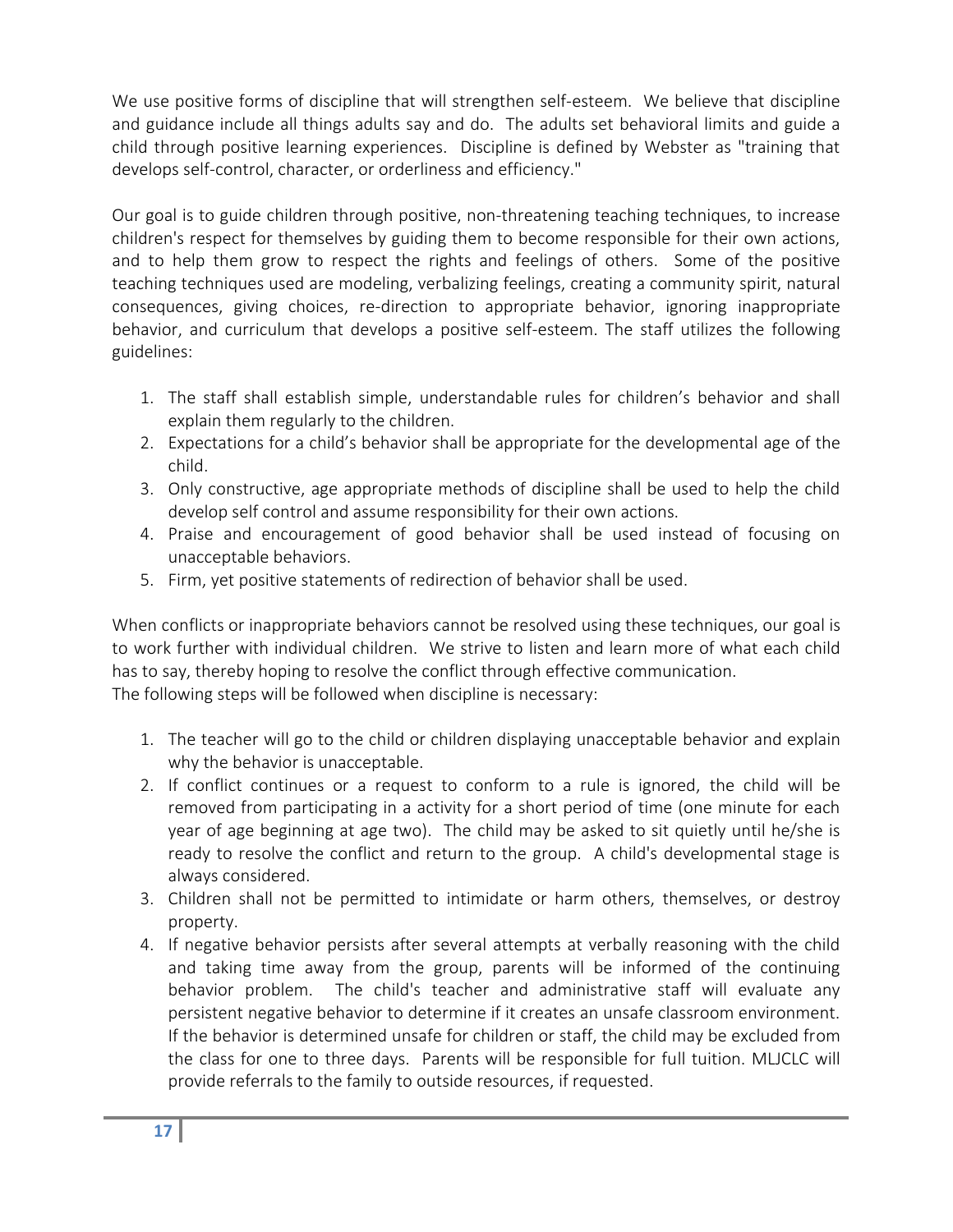5. If conflicts continue, the child's teacher and the administrative staff may ask the parents to seek an outside resource, such as a counselor, pediatrician, or child psychologist, to assist with identifying problems and solutions. Parents will be given two weeks to obtain help for the child. During this time, the child may be able to continue attending the program if it is determined that it is in the best interest of the child and that MLJCLC can safely provide care. If this process is rejected by the parents, enrollment will be terminated.

6.

## PARENTAL BEHAVIORS

At no time we will allow disrespectful or demeaning behavior toward our staff. If you have an issue or a grievance, we want to sit and meet with you. However, cursing, rudeness or vulgarity will not be tolerated.

# \* *MLJCLC reserves the right to terminate care without notice if we feel it is unsafe to offer care for any reason.*

## CHILD ABUSE AND NEGLECT PROCEDURES

Employees of MLJCLC are all mandated by state law to be reporters of any suspected child abuse or neglect. The law specifically mandates that staff report abuse within 24 hours. If staff suspects for any reason that a child has been physically or sexually abused, or physically neglected or emotionally mistreated they are required by law to call the child abuse hotline number: 1-800-392-3738 that is open 24 hours a day, 7 days a week. Staff should bring the concern to the attention of Administration prior to contacting the hotline. The staff will complete a report that is given to the administration. This does not prevent a staff member from reporting suspected child abuse or neglect.

If parents/families suspect that their child has been abused, please contact the director immediately.

## INCLEMENT WEATHER AND EMERGENCIES

We make every effort to have our centers remain open on snowy and icy days; however, inclement weather may make conditions so hazardous that it is dangerous or impossible for employees and the children to report to the center. We follow the guidance of CPS (Columbia Public Schools) when making weather determinations. We have several weather conditions to consider:

#1 CPS closed = weather is expected to stay hazardous =MLJCLC will be closed

#2 CPS closed = weather expected to improve = MLJCLC will open at 10:00 a.m.

#3 CPS has a late start = no change to MLJCLC we will open at regular time

#4 CPS announces early release due to weather conditions = MLJCLC will close at 3:30

Late Pickup policy begins at 3:30 (see Sign In/ Out policy)

In case of any delay, closing, or early release closing:

- Two local television stations will be notified (KOMU, KMIZ)
- It will be posted on our Facebook Page (Mary Lee Johnston Community Learning Center)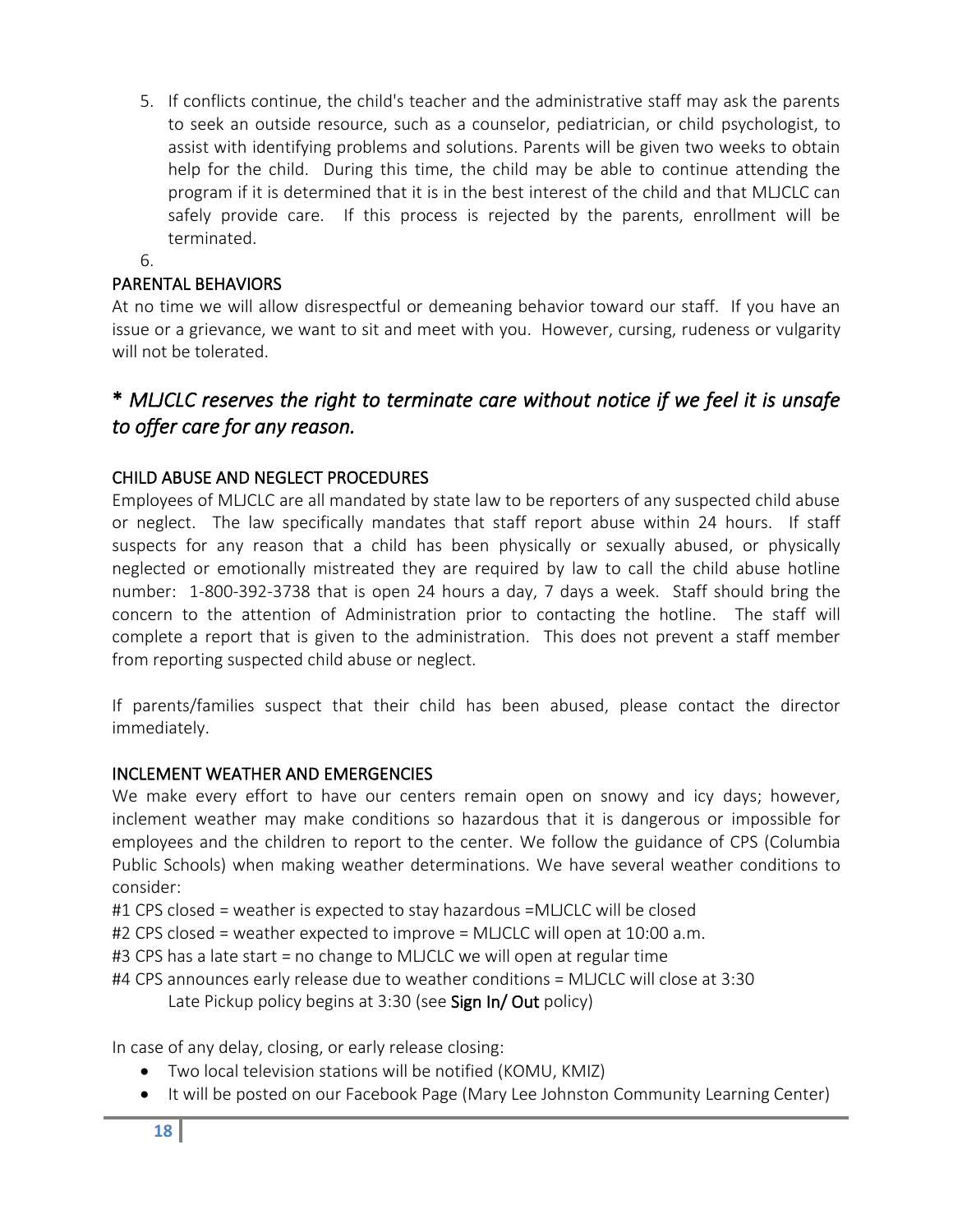- Text messaging will be sent:
	- o The text messaging contact will be made available for you upon enrollment.

If there is a winter season that has an excessive amount of days of inclement weather causing cancellation of classes exceeding 5 days in a winter season – (October through March) an adjustment of those additional days (more than 5) can be made to families' accounts in *good standing* the first week of May. Delayed start days do not count in the total number of cancellation days.

## RE-ENROLLMENT

At MLJCLC we re-enroll children annually to ensure we have the most current information, parent contact numbers, and emergency specifications. Although we try to keep up with changes, if you have a change in your contact number, employment, individuals authorized to remove the child from the facility, or household address, please inform the office immediately. We are required by licensing to have the correct information to contact families in case of an emergency or illness.

## **OBSERVATIONS**

During the school year, MLJCLC often provides practicum experience for students in a variety of higher education programs. Occasionally, this experience requires the students to provide written information regarding their experience in our classrooms. Your child will never be identified by name or used in pictures without your prior written consent. If you have any concerns about these activities, please speak with the administrative staff.

## VOLUNTEERS

MLJCLC is actively involved with the Jumpstart volunteer program through the University of Missouri – Columbia, practicum students from local colleges, and civic groups. None of these volunteers count in ratio.

## GRIEVANCE PROCEDURE

Parents with concerns regarding classroom issues should contact the teacher by phone or a note to set up a time to discuss the concerns. The parent or the teacher may request that a member of the administrative staff be involved in the meeting.

Please inform the director if you have concerns about childcare policies, administration, physical environment, or safety. The director will arrange a time to meet. If the concern is a safety issue, please inform the director immediately.

## WITHDRAWING ENROLLMENT

If you find it necessary to withdraw your child from MLJCLC, we require a two-week written notice. The administration staff can provide a form at your request. Parents are required to pay the full tuition for the two weeks' notice period, regardless of the child's attendance.